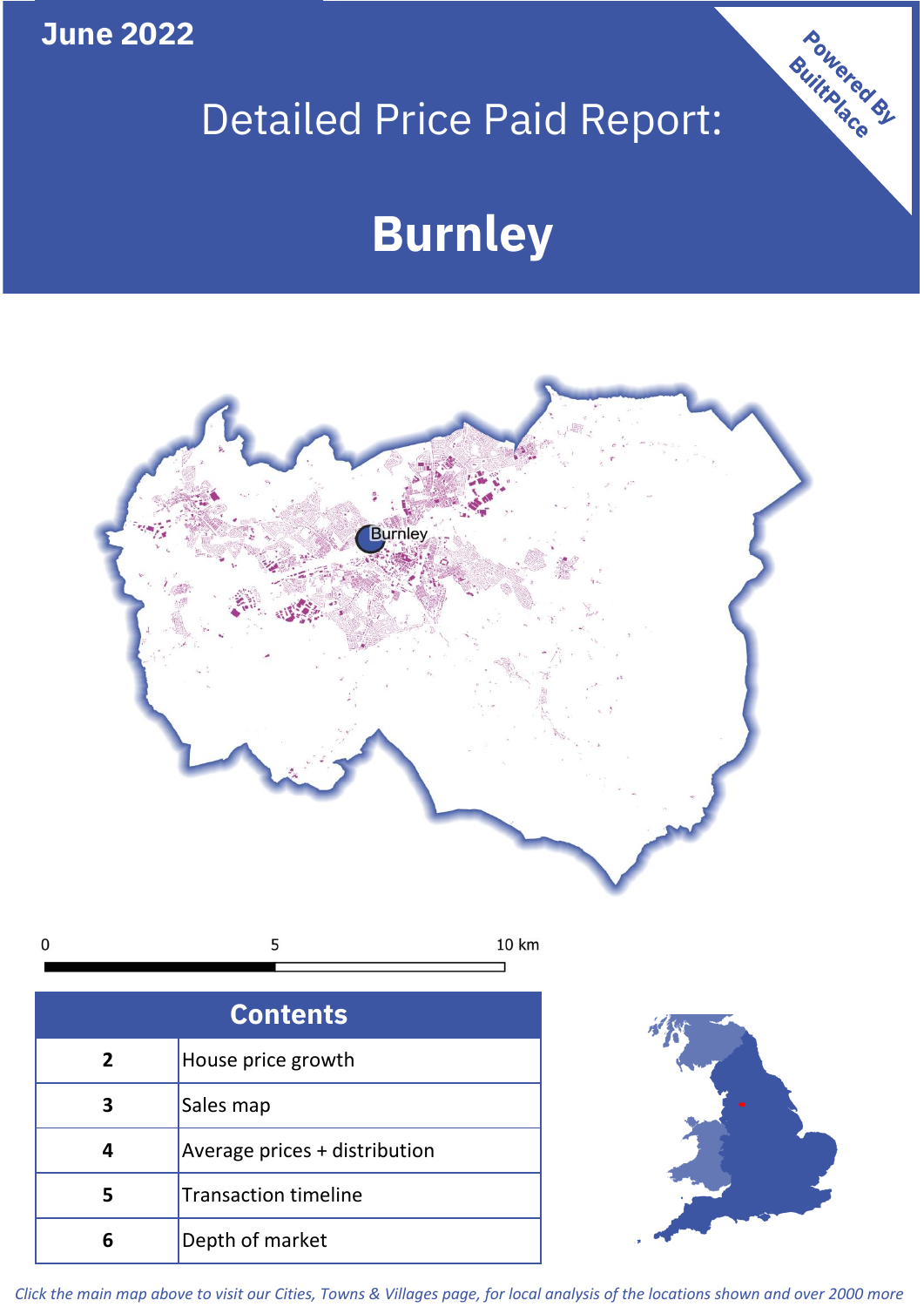## **Headline Data**

|                     | <b>Current level</b> | 3 month | <b>Annual</b> | 5 year | 10 year |
|---------------------|----------------------|---------|---------------|--------|---------|
| <b>House prices</b> | £118,901             | 6.0%    | 16.6%         | 48.8%  | 65.0%   |
| <b>Transactions</b> | 1,673                | $-3.5%$ | 30.3%         | 6.0%   | 74.8%   |

## **House Price Growth (April 2022 data)**

#### *Annual Change in House Prices*



House prices in Burnley grew by 16.6% in the 12 months to April 2022 (based on 3-month smoothed data). By comparison national house prices grew by 10.7% and prices in the North West grew by 11.0% over the same period.

Burnley house prices are now 22.5% above their previous peak in 2007, compared to +36.0% for the North West and +52.9% across England.



#### *Year-To-Date Change in House Prices, December to April*

Local prices have grown by 7.5% in 2022 so far, compared to growth of 3.5% over the same period last year.

#### *Source: OS OpenData; UK House Price Index (Contains HM Land Registry data © Crown copyright)*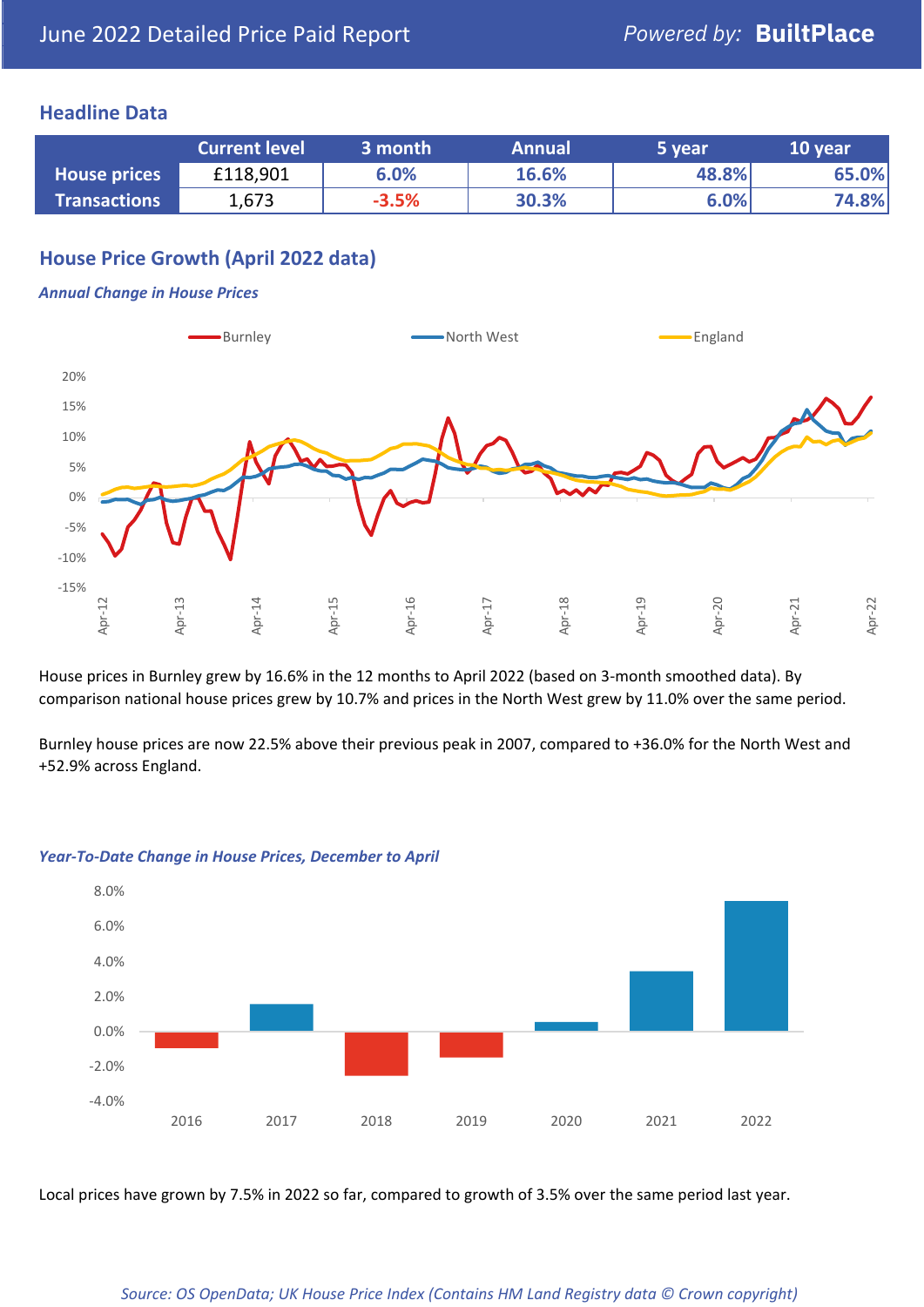# **House Price Map**

### *12 months to April 2022*



*Each point is one postcode, coloured by the average value relative to all sales in this local authority (price bands are LA-specific quintiles).*

# **Map Key**

| Min      | <b>Max</b> |                            |
|----------|------------|----------------------------|
| Up to    | £57,000    | 1st quintile / lowest 20%  |
| £57,000  | £79,000    | 2nd quintile               |
| £79,000  | £117,000   | 3rd quintile               |
| £117,000 | £169,000   | 4th quintile               |
| £169,000 | and over   | 5th quintile / highest 20% |

*Source: OS OpenData; UK House Price Index (Contains HM Land Registry data © Crown copyright)*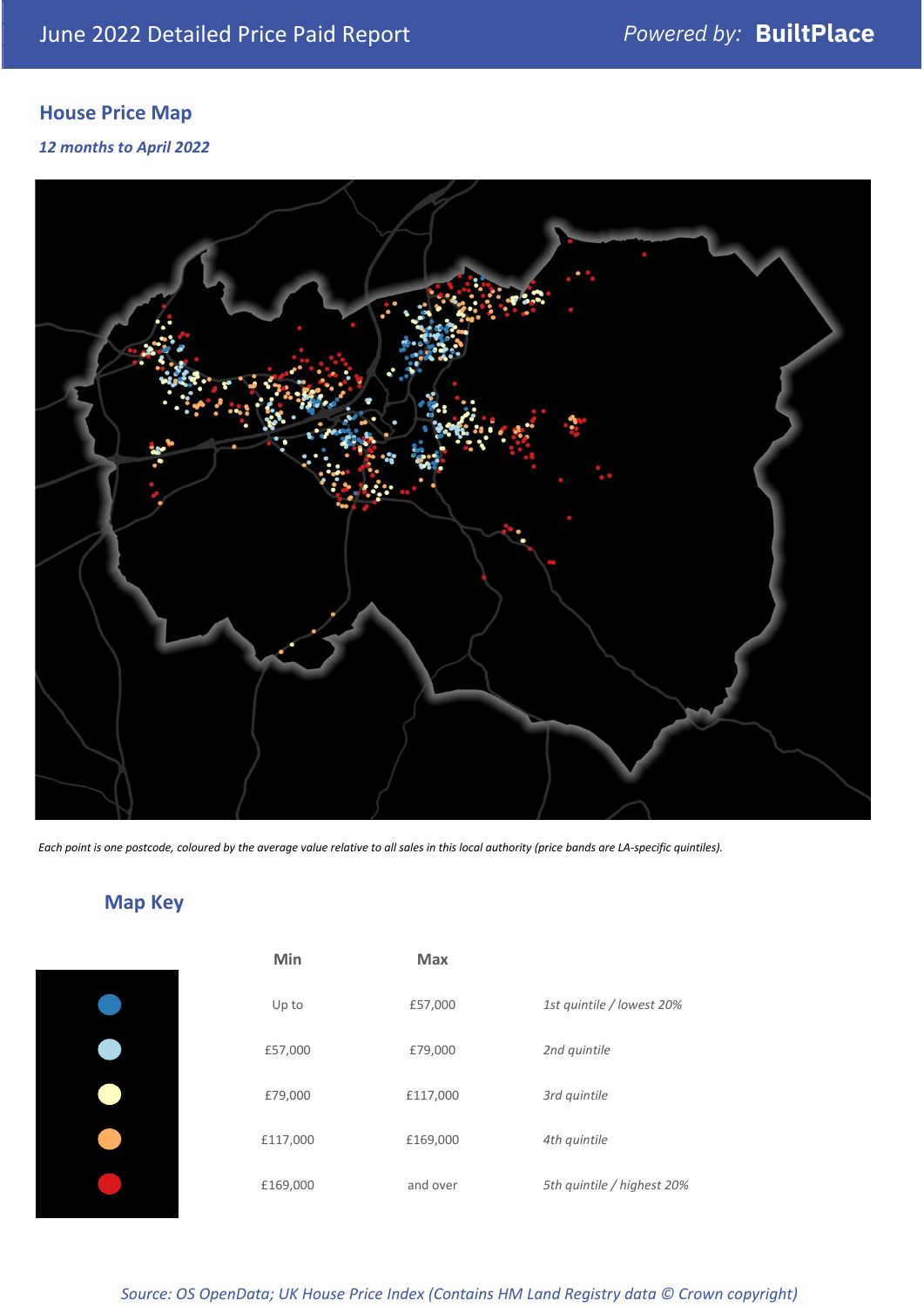# **Average House Price by Property Type**

#### *12 months to April 2022*



|                 | <b>New</b> | <b>Second hand</b> |  |  |
|-----------------|------------|--------------------|--|--|
| <b>Flat</b>     | £146,750   | £73,745            |  |  |
| <b>Terraced</b> | £236,106   | £83,493            |  |  |
| Semi-detached   | £176,669   | £155,879           |  |  |
| <b>Detached</b> | £237,388   | £258,341           |  |  |

## **House Price Distribution by Year**

*All properties, by price band and calendar year (2020 = year to date)*

|                    | 1997 | 2002 | 2007 | 2012 | 2017 | 2019 | 2020 |
|--------------------|------|------|------|------|------|------|------|
| <b>Under £100k</b> | 97%  | 94%  | 65%  | 62%  | 63%  | 52%  | 54%  |
| £100-200k          | 3%   | 6%   | 30%  | 33%  | 30%  | 34%  | 36%  |
| £200-300k          | 0%   | 0%   | 4%   | 4%   | 6%   | 10%  | 7%   |
| £300-400k          | 0%   | 0%   | 1%   | 1%   | 1%   | 2%   | 2%   |
| £400-500k          | 0%   | 0%   | 0%   | 0%   | 0%   | 0%   | 0%   |
| <b>£500k-1m</b>    | 0%   | 0%   | 0%   | 0%   | 0%   | 0%   | 0%   |
| £1-2m              | 0%   | 0%   | 0%   | 0%   | 0%   | 0%   | 0%   |
| <b>Over £2m</b>    | 0%   | 0%   | 0%   | 0%   | 0%   | 0%   | 0%   |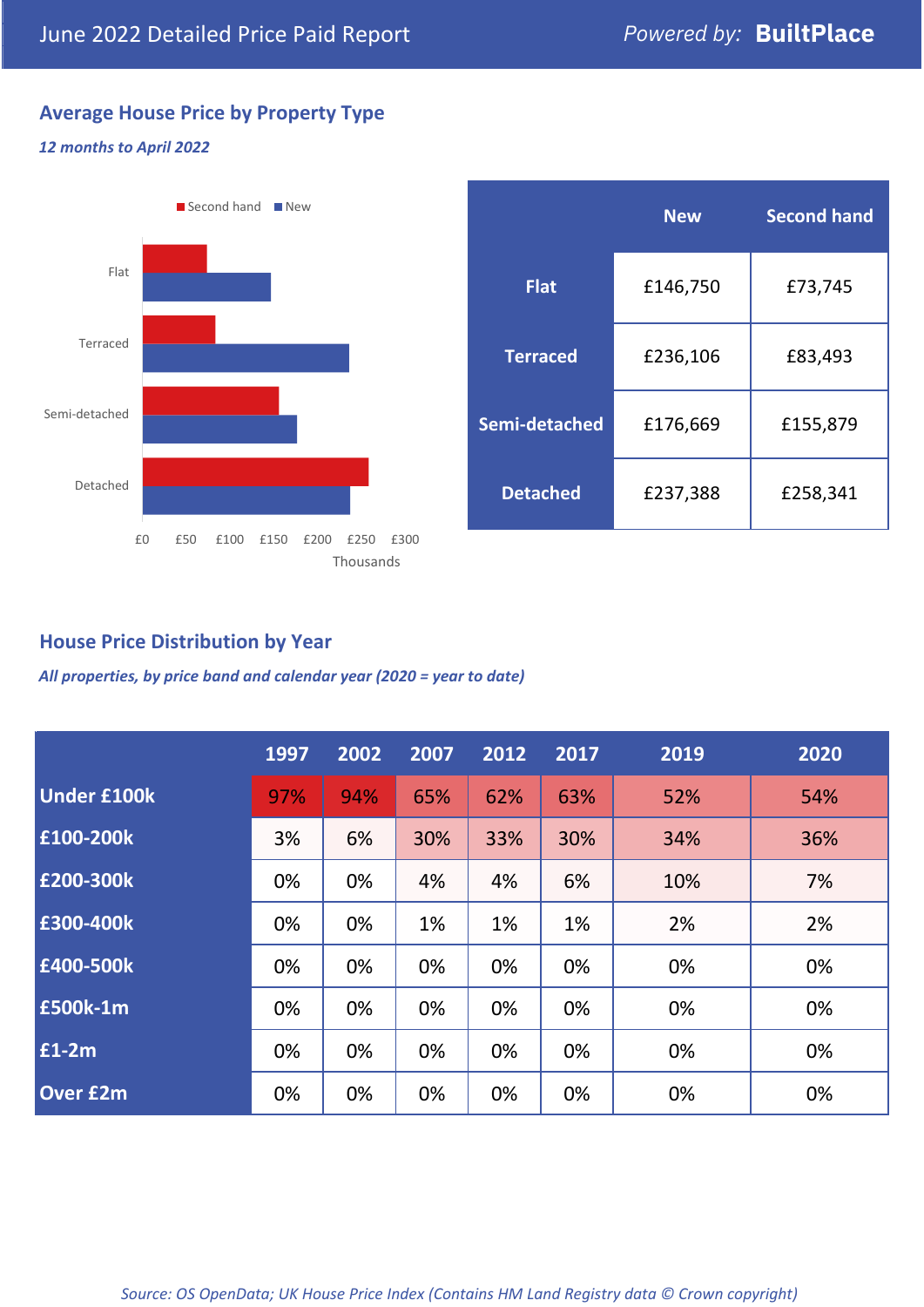# **Transactions (February 2022 data)**

*Annual Transactions, Indexed (2001-05 average = 100)*



There were 1,673 transactions in Burnley during the 12 months to February 2022. This is 56% of the average from 2001- 05 and suggests activity is significantly below pre-downturn levels.

Transactions in Burnley have grown by 17.9% since 2014, compared to changes of +3.4% for North West and -7.7% for England.



#### *Cash and New Build Sales as % of Total, by Year*

*Note: The data on this page EXCLUDES transactions identified as transfers under a power of sale/repossessions, buy-to-lets (where they can be identified by a mortgage), and transfers to non-private individuals - i.e. it comprises only Land Registry 'A' data.*